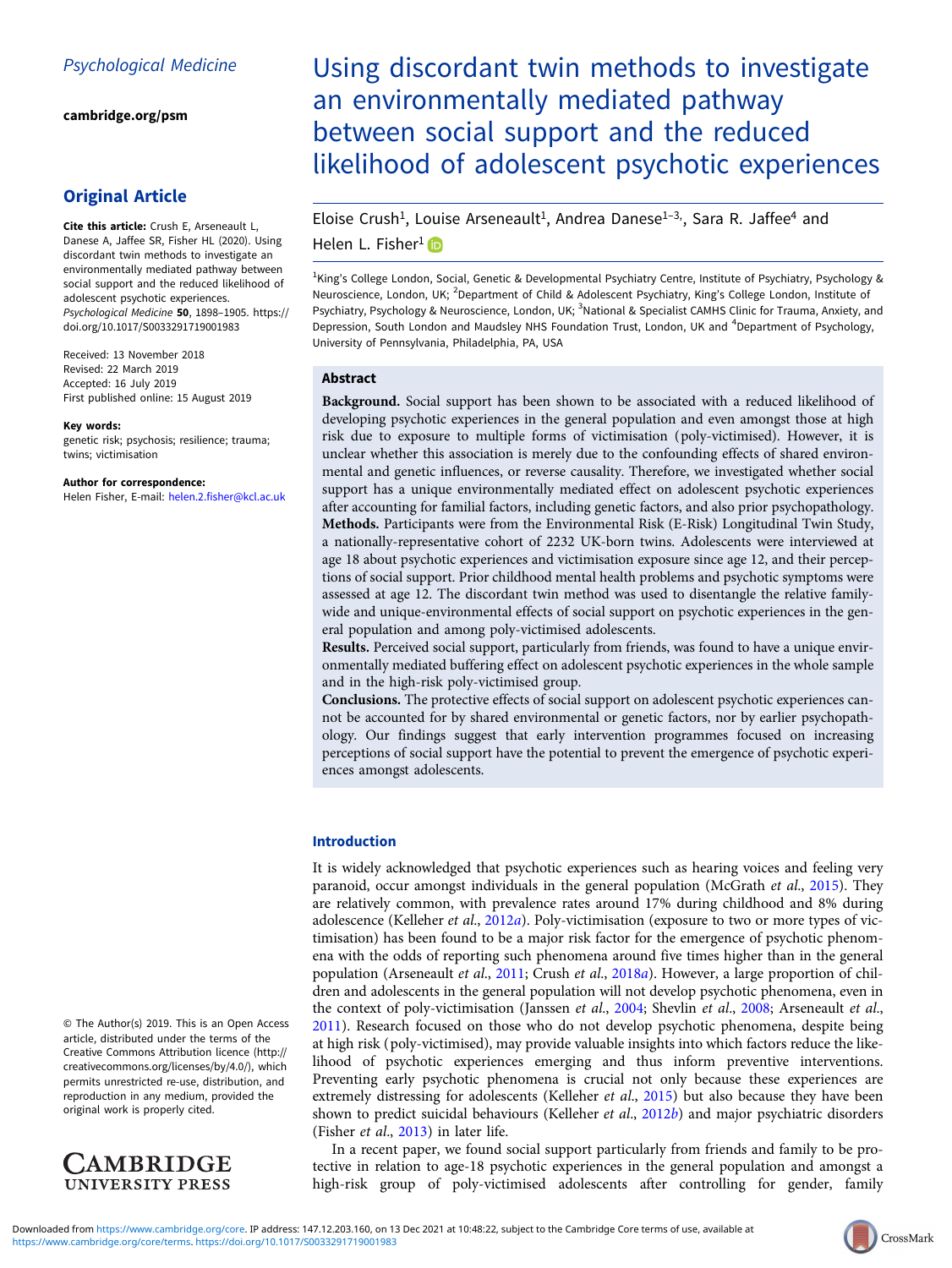socioeconomic status, family psychiatric history, and childhood mental health problems including psychotic symptoms (Crush et al., [2018](#page-6-0)a). We concluded that these findings provide evidence for an independent protective effect of adolescent social support in relation to psychotic phenomena in a nationally-representative longitudinal cohort study. This paper aims to further interrogate the potentially causal nature of this association by taking advantage of our longitudinal twin sample to control for all unmeasured shared family-wide environmental and genetic factors that could be confounding this association, and also accounting for earlier mental health problems to limit the possibility of reverse causality.

An association which may be causal in nature would be inferred if social support was found to have a direct, environmentally-mediated protective effect on adolescent psychotic phenomena. An environmentally-mediated pathway would suggest that, to some extent, the effect of perceived social support on psychotic phenomena is distinctly environmental in nature. Ultimately, evidence for this would indicate that interventions to increase social support, or perceptions of social support, could be effective in preventing the development of psychotic phenomena in adolescence. In order to investigate this, it is necessary to limit the possibility of alternative explanations, including potential confounding by shared family-wide environmental and genetic factors, and also considering whether reverse causality is operating, all of which are considered herein and discussed below.

There are several non-causal or indirect explanations for why higher levels of social support are associated with a reduced likelihood of developing psychotic experiences during adolescence. Firstly, environments or experiences shared by family members, including the home and community environment could influence perceptions of social support and also protect against the onset of psychotic phenomena. For example, children who grow up in a warm, nurturing home environment are less likely to report psychotic phenomena (Crush et al., [2018](#page-6-0)b) and may also perceive others to be more supportive, perhaps due to secure attachment formation (Blain et al., [1993\)](#page-6-0). Similarly, individuals who grow up in a neighbourhood with high social cohesion may have more access to social support within their community, while low neighbourhood social cohesion has been found to be associated with the emergence of psychotic phenomena (Newbury et al., [2016\)](#page-7-0). Therefore, shared family-wide environmental factors might be confounding the protective effect of social support on psychotic experiences.

Secondly, genetic factors may also explain the association by influencing both perceptions of social support and the propensity to develop psychotic experiences. Indeed, there are modest to high heritability estimates for the emergence of psychotic phenomena during childhood and adolescence (Polanczyk et al., [2010;](#page-7-0) Zavos et al., [2014\)](#page-7-0). Additionally, despite intuitively social support being considered an environmental exposure, it is also influenced by genetic factors (Kendler, [1997](#page-7-0)), with a moderate heritability of 40% found in the current cohort (Matthews et al., [2016\)](#page-7-0). Given that social support and psychotic phenomena are both influenced by genetic factors, it is possible that genes may confound the association between them. For example, it is plausible that individuals with paranoia or suspicious thoughts, that may arise from a genetic predisposition towards psychotic experiences, could have problems maintaining relationships with friends (Claes, [1994](#page-6-0)) and family (Riggio and Kwong, [2011\)](#page-7-0), and be less appealing to new potential friends or partners. Conversely, those without such genetic vulnerability may be more likely to elicit social support and also be protected from developing psychotic phenomena.

Relatedly, the potential for reverse causality should be considered in the association between social support and psychotic phenomena. It is possible that early manifestations of psychosis or other mental health problems in childhood might reduce affected individuals' social networks, and the resulting social isolation may increase the likelihood of psychotic phenomena developing or persisting. Indeed, individuals with early signs of psychosis have been shown to have limited social networks (Gayer-Anderson and Morgan, [2013](#page-6-0)), and psychotic symptoms and other mental health problems in childhood have also been shown to increase risk for adolescent psychotic phenomena (Polanczyk et al., [2010](#page-7-0); Zammit et al., [2013\)](#page-7-0). Those without mental health problems in childhood might therefore be more likely to have greater social support and less likely to develop psychotic phenomena in adolescence. Thus, it is important to take into account prior psychopathology to improve understanding of the temporal association between social support and adolescent psychotic phenomena.

This study aims to utilise the discordant twin design (Vitaro et al., [2009;](#page-7-0) Pingault et al., [2018](#page-7-0)) in a longitudinal cohort to consider the relative family-wide  $v$ . unique environmental effects of social support on adolescent psychotic experiences and control for earlier psychopathology. This approach capitalises on the fact that twins reared together share the same family environment and the same genes (100% for monozygotic [MZ] twins; 50% for dizygotic twins [DZ]). To estimate family-wide effects of social support we will firstly consider between-twin effects, thus testing whether twin pairs with higher social support also have a reduced likelihood of psychotic phenomena relative to other twin pairs with lower levels of social support. Next to estimate the unique environmental effects of social support we will consider the within-twin effects, i.e. whether twins with higher levels of social support than their co-twin also have a reduced likelihood of adolescent psychotic phenomena relative to their co-twin. Modelling these effects together allows us to ascertain the unique environmental effects of social support on psychotic phenomena relative to shared family-wide effects. We will additionally conduct analyses restricted to MZ twins to fully rule out genetic confounding, and also control for psychotic symptoms and other mental health problems in childhood to limit reverse causality. Analyses will be run in the full general population sample and also in the subgroup of adolescents who have been poly-victimised to test whether a unique environmental pathway is still evident in this high-risk group.

## Methods

#### Study cohort

Participants were members of the Environmental Risk (E-Risk) Longitudinal Twin Study, which tracks the development of a nationally-representative birth cohort of 2232 British twin children. The sample was drawn from a larger cohort of twins born in England and Wales in 1994–1995 (Trouton et al., [2002](#page-7-0)). Full details about the sample are reported elsewhere (Moffitt and E-Risk Study Team, [2002\)](#page-7-0). Briefly, the E-Risk sample was constructed in 1999–2000, when 1116 families with same-sex 5-year-old twins (93% of those eligible) participated in home-visit assessments. Families were recruited to represent the UK population of families with newborns in the 1990s, based on residential location throughout England and Wales and mothers' age. Teenaged mothers with twins were over-selected to replace high-risk families who were selectively lost to the register through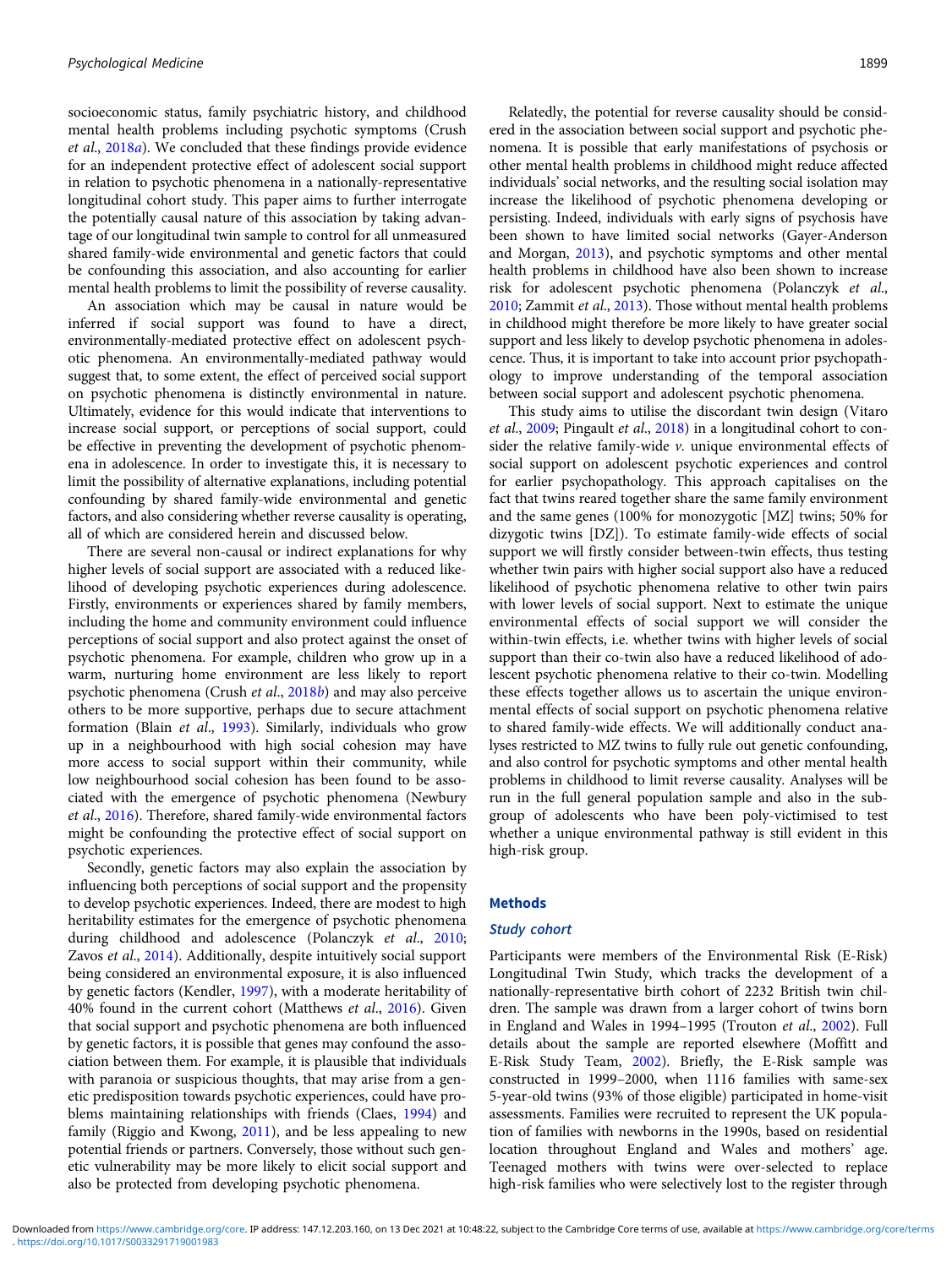non-response. Older mothers having twins via assisted reproduction were under-selected to avoid an excess of well-educated older mothers. E-Risk families are representative of UK households across the spectrum of neighbourhood-level deprivation: 25.6% of E-Risk families live in 'wealthy achiever' neighbourhoods compared to 25.3% of households nation-wide; 5.3% v. 11.6% live in 'urban prosperity' neighbourhoods; 29.6% v. 26.9% live in 'comfortably off' neighbourhoods; 13.4% v. 13.9% live in 'moderate means' neighbourhoods; and 26.1% v. 20.7% live in 'hard-pressed' neighbourhoods (Caspi et al., [2000;](#page-6-0) CACI, [2006](#page-6-0)). E-Risk families under-represent 'urban prosperity' neighbourhoods because such households are likely to be childless. The sample comprised 56% MZ and 44% DZ twin pairs, and sex was evenly distributed within zygosity (49% male). All families were English speaking, and the majority (93.7%) were White.

Follow-up home visits were conducted when children were 7 years (98% of the 1116 E-Risk Study families participated), 10 years (96% participation), 12 years (96% participation) and 18 years (93% participation). Home visits at ages 5, 7, 10, and 12 years included assessments with participants as well as their mother (or primary caretaker); the home visit at age 18 included interviews only with the participants. Each twin participant was assessed by a different interviewer. The average age of the 2066 twins at the time of the age 18 assessment was 18.4 years (s.p. =  $0.36$ ); all interviews were conducted after the  $18<sup>th</sup>$ birthday. There were no differences between those who did and did not take part at age 18 in terms of socioeconomic status (SES) assessed when the cohort was initially defined ( $\chi^2$  = 0.86,  $p = 0.65$ ), age-5 IQ scores ( $t = 0.98$ ,  $p = 0.33$ ), or age-5 internalising or externalising behaviour problems  $(t = 0.40, p = 0.69, q = 0.69)$  $t = 0.41$ ,  $p = 0.68$ , respectively). The Joint South London and Maudsley and the Institute of Psychiatry Research Ethics Committee approved each phase of the study. Parents gave informed consent, and participants gave assent at ages 5–12 and informed consent at age 18.

#### **Measures**

#### Adolescent psychotic experiences

At age 18, each E-Risk participant was privately interviewed by a trained research worker about 13 psychotic experiences occurring since age 12. Seven items pertained to delusions and hallucinations, such as 'have you ever thought you were being watched, followed or spied on?' and 'do you hear voices that others cannot?'. This interview has been described in detail previously (Polanczyk et al., [2010](#page-7-0)). Interviewers probed responses to these items to ensure that participants understood the questions and obtained descriptions of their experiences. The other six items pertained to unusual experiences which drew on item pools since formalised in prodromal psychosis instruments including the PRIME-screen and SIPS (Loewy et al., [2011\)](#page-7-0). These included 'I worry that my food may be poisoned' and 'My thinking is unusual or frightening'. Further information on this measure is provided in the online Supplementary Materials. Interviewers coded each item 0, 1, 2 indicating respectively 'not present', 'probably present', and 'definitely present'. All 13 items were summed to create a psychotic experiences scale (range =  $0-18$ ,  $M = 1.19$ , s.p. = 2.58). Just over 30% of participants had at least one psychotic experience between ages 12 and 18 ( $n = 623$ , 30.2%). This is similar to the prevalence of self-reported psychotic experiences in other community samples of teenagers and young adults (Yoshizumi et al., [2004;](#page-7-0) Kelleher et al., [2012](#page-6-0)c). Almost all of the twins who

Table 1. Demographic characteristics of the Environmental Risk study cohort with psychotic experiences data available at age 18

| Characteristic              | Whole sample $(N = 2063)$<br>n(%) |  |  |  |  |
|-----------------------------|-----------------------------------|--|--|--|--|
| Gender                      |                                   |  |  |  |  |
| Male                        | 980 (47.5)                        |  |  |  |  |
| Female                      | 1083 (52.5)                       |  |  |  |  |
| Zygosity                    |                                   |  |  |  |  |
| Monozygotic                 | 1164 (56.4)                       |  |  |  |  |
| Dizygotic                   | 899 (43.6)                        |  |  |  |  |
| Family socioeconomic status |                                   |  |  |  |  |
| Low                         | 691 (33.5)                        |  |  |  |  |
| Intermediate                | 683 (33.1)                        |  |  |  |  |
| High                        | 689 (33.4)                        |  |  |  |  |
|                             | Mean (standard deviation)         |  |  |  |  |
| Age at interview            | 18.4 years (0.36)                 |  |  |  |  |

participated in the age-18 assessment reported on their psychotic experiences ( $N = 2063$ , 99.9%). An overview of the demographics of the sample with psychotic experiences data available is provided in Table 1.

#### Social support

Social support was assessed using the Multidimensional Scale of Perceived Social Support (MSPSS), which assesses individuals' access to supportive relationships with family, friends and significant others (Zimet et al., [1988](#page-7-0)). The 12 items in the MSPSS consist of statements such as 'There is a special person who is around when I am in need' and 'I can count on my friends when things go wrong'. At age 18, participants rated these statements as 'not true' (0), 'somewhat true' (1), or 'very true' (2). We summed the scores to produce an overall social support scale with higher scores reflecting greater social support (internal consistency:  $\alpha$  = 0.88). In addition, each of the three sub-scales (social support from either family, friends or significant others) were utilised separately to examine whether the findings were consistent across these different sources of social support.

#### Adolescent poly-victimisation

At age 18, participants were interviewed about exposure to a range of adverse experiences between 12–18 years using the Juvenile Victimization Questionnaire, 2<sup>nd</sup> revision (JVQ-R2) (Finkelhor et al., [2011\)](#page-6-0) adapted as a clinical interview, which has been outlined in a previous paper (Fisher et al., [2015\)](#page-6-0) and in the online Supplementary Materials. Each twin was interviewed by a different research worker, and each JVQ question was asked for the period 'since you were 12'. Age 12 is a salient age for our participants because it is the age when British children leave primary school to enter secondary school. Our adapted JVQ comprised 45 questions covering 7 different forms of victimisation: maltreatment, neglect, sexual victimisation, family violence, peer/sibling victimisation, internet/mobile phone victimisation, and crime victimisation. The worst experience (according to the participant) for each victimisation type was rated by trained coders using a 6-point scale:  $0 = not exposed$ , then  $1-5$  for increasing levels of severity. The adolescent poly-victimisation variable was derived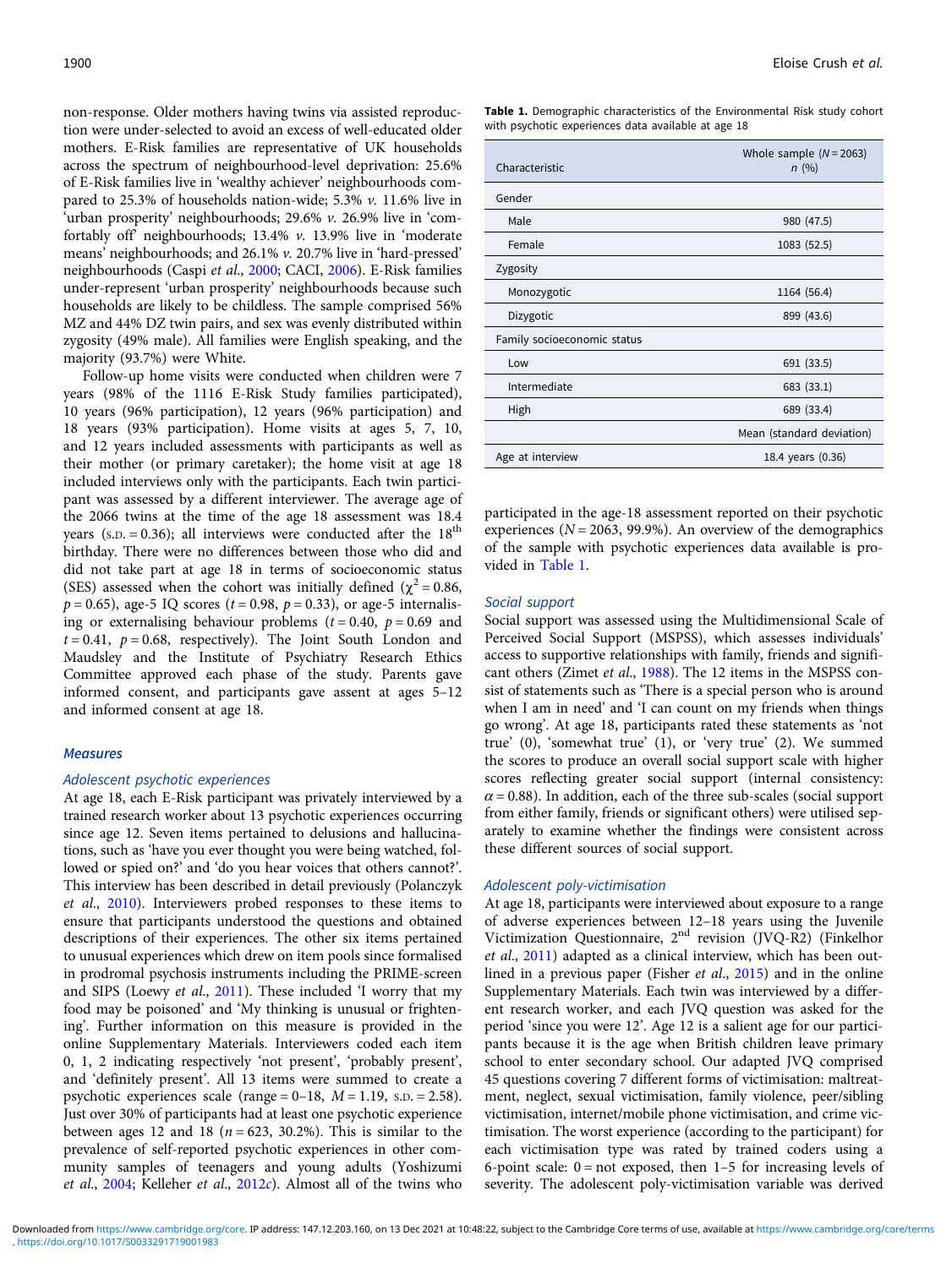by summing all victimisation experiences that received a code of '4' or '5' (i.e. severe exposure). Due to small numbers in some of the groups, we collapsed this variable into '0' not victimised (64.6%), '1' experienced 1 type of severe victimisation (19.2%), and '2' poly-victimised (16.2%; experienced 2 or more types of severe victimisation).

#### Potential confounders

Family SES was measured via a composite of parental income (total household), education (highest for mother/father), and occupation (highest for mother/father) when children were aged 5 (Trzesniewski et al., [2006](#page-7-0)), and was categorised into tertiles (i.e. low-, medium-, and high-SES). Childhood psychotic symptoms pertaining to seven delusions and hallucinations were measured when children were aged 12 during private interviews. Items and interviewer notes were assessed by a psychiatrist expert in schizophrenia, a psychologist expert in interviewing children, and a child and adolescent psychiatrist to verify the validity of the symptoms (Polanczyk et al., [2010\)](#page-7-0). A total of 5.9% of children reported experiencing at least one definite psychotic symptom at age 12 ( $N = 125$ ). In order to capture earlier psychopathology more broadly, a variable was also created for the presence  $\nu$ . absence of any childhood mental health problems that captured children who met criteria for extreme anxiety, clinically-relevant depression symptoms, attention deficit hyperactivity disorder (ADHD), or conduct disorder by age 12 (see online Supplementary Materials).

# Statistical methods

Analyses were conducted in STATA 15 (Stata-Corp, College Station, TX). We applied Generalised Estimating Equations (GEE) with binominal function specified (logistic regression) and an exchangeable correlation structure to account for familial clustering in order to simultaneously estimate the family-wide (between-twin pair) and unique (within-twin pair) effects of social support on age-18 psychotic experiences (Carlin et al., [2005;](#page-6-0) Vitaro et al., [2009](#page-7-0)). The between-twin pair analysis considers whether pairs of twins with higher social support than other twin pairs are also less likely to have psychotic experiences. In contrast, the within twin-pair analysis considers whether the twin with higher social support than his or her co-twin is also less likely to have psychotic experiences than his or her co-twin (Carlin et al., [2005\)](#page-6-0). Because co-twins share their rearing environment as well as half (dizygotic twins) or all (monozygotic twins) their genes, significant within-twin pair effects would indicate that social support is associated with a reduced likelihood of psychotic experiences independent of latent, family-wide factors, thus suggesting a unique environmental effect of social support. Further restricting analyses to MZ twins fully rules out genetic influences, and additionally controlling for age-12 psychotic symptoms and other childhood mental health problems accounts for the possibility of reverse causality. All analyses were conducted in the full general population sample and also in the sub-group of polyvictimised adolescents where both twins were poly-victimised  $(n = 158)$ .

#### Results

We have previously shown that social support was associated with a reduced likelihood of age-18 psychotic experiences amongst adolescents in the whole sample  $(OR = 0.91, 95\% \text{ CI } 0.89-0.93,$ 

 $p < 0.001$ ) and amongst a high-risk group exposed to polyvictimisation (OR = 0.93; 95% CI 0.88–0.98,  $p = 0.009$ ) after controlling for gender, family SES, age-12 psychotic symptoms and other mental health problems at age 12 (Crush et al., [2018](#page-6-0)a). There was a reasonable level of discordance among both MZ (30.2%) and DZ (32.7%) twin pairs for age-18 psychotic experiences, and the intraclass correlation for the total social support score at age 18 was greater than 0 but less than 1 for both MZ  $(ICC = 0.46, 95\% CI 0.40-0.52)$  and DZ  $(ICC = 0.15, 95\% CI 0.40-0.52)$ 0.06–0.24) twins indicating that there was both within- and between-twin pair variation in these measures.

# Is the association between increased social support and a reduced likelihood of psychotic experiences during adolescence accounted for by shared environmental and genetic factors?

Using discordant twin analyses in the whole sample, we considered the association between overall social support, and each subtype of social support, with a reduced likelihood of adolescent psychotic experiences at age 18. We found that these associations were explained by family-wide effects of social support shared by twin pairs ([Table 2](#page-4-0)), therefore showing that twin pairs with higher social support were less likely to report psychotic experiences relative to twin pairs who reported lower social support. Notably, we also found evidence of a unique environmental effect, whereby higher perceived social support by one twin relative to their co-twin was associated with a reduced likelihood of psychotic experiences [\(Table 2](#page-4-0)). When analyses were repeated for MZ twins only (to fully control for genetic influences), we again found both family-wide influences and the unique environment to be implicated in the associations for total social support and for support from both family and friends [\(Table 2](#page-4-0)), although the findings were inconclusive in relation to social support from significant others. The fact that the results showed a significant within-twin-pair association for total social support, and also social support from friends and family, with a reduced likelihood of psychotic experiences in the whole sample and MZ group provides support for the presence of a unique environmentallymediated protective pathway for these social support types.

Similarly, amongst twins exposed to poly-victimisation, we found evidence of a unique environmental pathway between social support from friends and a reduced likelihood of adolescent psychotic experiences [\(Table 2](#page-4-0)). When analyses were restricted to MZ twins only who had both been exposed to poly-victimisation, we found similar trends [\(Table 2\)](#page-4-0). However, these effects were not significant, possibly due to the relatively small number of twins (N = 96) within this sub-group.

# Is the association between increased social support and a reduced likelihood of psychotic experiences accounted for by childhood psychopathology?

Next, in order to investigate any potential reverse causality between social support and psychotic experiences, we controlled for psychotic symptoms and other mental health problems at age 12 to support the interpretation of the directionality of the association. We found that the unique environmental effect of total social support on the reduced likelihood of adolescent psychotic experiences remained significant when accounting for earlier psychopathology within the full sample and when analyses were restricted to MZ twins ([Table 3\)](#page-4-0), thus suggesting this type of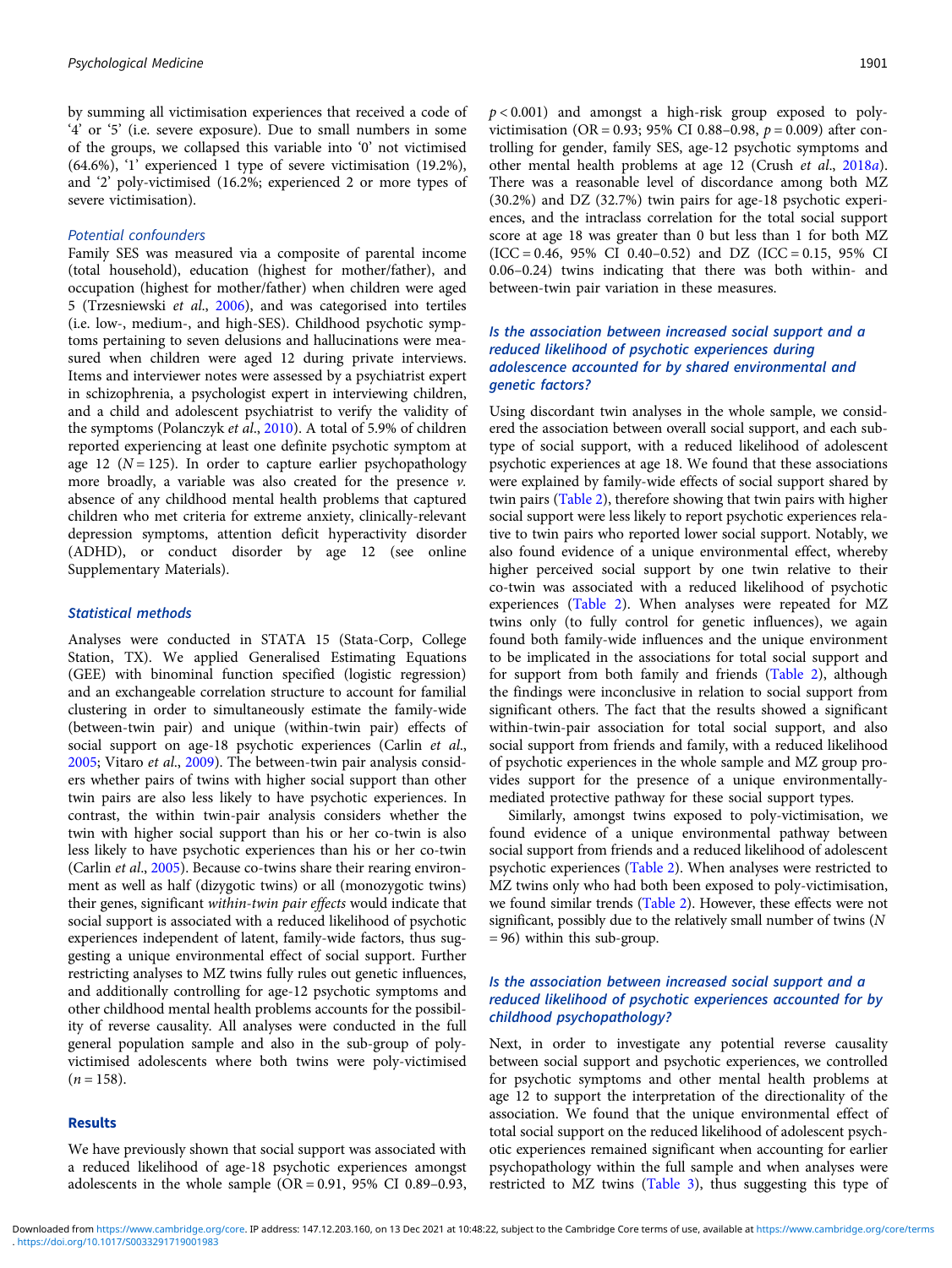#### <span id="page-4-0"></span>Table 2. Family-wide and unique environmental effects of social support on age-18 psychotic experiences

|                         |                                      | Whole sample              | Both twins poly-victimised           |            |                                      |                           |                                      |            |
|-------------------------|--------------------------------------|---------------------------|--------------------------------------|------------|--------------------------------------|---------------------------|--------------------------------------|------------|
|                         | All twins<br>$N = 2058$              |                           | MZ twins<br>$N = 1162$               |            | All twins<br>$N = 158$               |                           | MZ twins<br>$N = 96$                 |            |
| Social support<br>scale | Adjusted OR <sup>a</sup><br>(95% CI) | $\boldsymbol{D}$<br>Value | Adjusted OR <sup>a</sup><br>(95% CI) | p<br>Value | Adjusted OR <sup>a</sup><br>(95% CI) | $\boldsymbol{D}$<br>Value | Adjusted OR <sup>a</sup><br>(95% CI) | p<br>Value |
| Total                   |                                      |                           |                                      |            |                                      |                           |                                      |            |
| Family-wide             | $0.89(0.86 - 0.92)$                  | < 0.001                   | $0.91(0.88 - 0.95)$                  | < 0.001    | $0.94(0.84 - 1.04)$                  | 0.237                     | $0.98(0.85 - 1.11)$                  | 0.710      |
| Unique                  | $0.93(0.90-0.96)$                    | < 0.001                   | $0.93(0.89 - 0.97)$                  | < 0.001    | $0.91(0.82 - 1.00)$                  | 0.052                     | $0.92(0.81 - 1.04)$                  | 0.193      |
| Family                  |                                      |                           |                                      |            |                                      |                           |                                      |            |
| Family-wide             | $0.75(0.70-0.80)$                    | < 0.001                   | $0.77$ $(0.70 - 0.84)$               | < 0.001    | $0.85(0.70-1.02)$                    | 0.077                     | $0.84(0.66 - 1.06)$                  | 0.143      |
| Unique                  | $0.85(0.78-0.92)$                    | < 0.001                   | $0.86(0.77-0.96)$                    | 0.007      | $0.81(0.61 - 1.08)$                  | 0.140                     | $0.80(0.61 - 1.05)$                  | 0.114      |
| Friends                 |                                      |                           |                                      |            |                                      |                           |                                      |            |
| Family-wide             | $0.78(0.73-0.84)$                    | < 0.001                   | $0.82$ (0.76-0.90)                   | < 0.001    | $0.90(0.73 - 1.10)$                  | 0.303                     | $1.03(0.80-1.33)$                    | 0.831      |
| Unique                  | $0.88(0.82 - 0.94)$                  | < 0.001                   | $0.88$ $(0.80 - 0.96)$               | 0.004      | $0.81(0.69 - 0.96)$                  | 0.012                     | $0.85(0.69 - 1.04)$                  | 0.121      |
| Significant Others      |                                      |                           |                                      |            |                                      |                           |                                      |            |
| Family-wide             | $0.90(0.84 - 0.97)$                  | 0.004                     | $0.97(0.89 - 1.07)$                  | 0.535      | $1.01(0.79-1.30)$                    | 0.914                     | $1.15(0.87 - 1.51)$                  | 0.321      |
| Unique                  | $0.92(0.86 - 0.99)$                  | 0.023                     | $0.92$ $(0.84 - 1.02)$               | 0.120      | $0.92$ $(0.68 - 1.24)$               | 0.592                     | $1.00(0.62 - 1.63)$                  | 0.984      |

CI, confidence interval; MZ, monozygotic; OR, odds ratio.

Bold text indicates  $p < 0.05$ . Family-wide indicates between-twin pair difference; unique, within-twin pair difference.

<sup>a</sup>Adjusted for child's gender.

|  | Table 3. Family-wide and unique environmental effects of social support on age-18 psychotic experiences controlling for childhood mental health problems |  |  |  |  |  |
|--|----------------------------------------------------------------------------------------------------------------------------------------------------------|--|--|--|--|--|
|  |                                                                                                                                                          |  |  |  |  |  |

|                         |                                      | Whole sample              | Both twins poly-victimised           |            |                                      |                           |                                      |                           |
|-------------------------|--------------------------------------|---------------------------|--------------------------------------|------------|--------------------------------------|---------------------------|--------------------------------------|---------------------------|
|                         | All twins<br>$N = 2058$              | MZ twins<br>$N = 1162$    |                                      |            | All twins<br>$N = 158$               | MZ twins<br>$N = 96$      |                                      |                           |
| Social support<br>scale | Adjusted OR <sup>a</sup><br>(95% CI) | $\boldsymbol{p}$<br>Value | Adjusted OR <sup>a</sup><br>(95% CI) | р<br>Value | Adjusted OR <sup>a</sup><br>(95% CI) | $\boldsymbol{p}$<br>Value | Adjusted OR <sup>a</sup><br>(95% CI) | $\boldsymbol{p}$<br>Value |
| Total                   |                                      |                           |                                      |            |                                      |                           |                                      |                           |
| Family-wide             | $0.90(0.87-0.93)$                    | < 0.001                   | $0.92(0.88 - 0.96)$                  | < 0.001    | $0.93(0.83 - 1.04)$                  | 0.191                     | $0.97(0.83 - 1.13)$                  | 0.674                     |
| Unique                  | $0.93(0.90 - 0.96)$                  | < 0.001                   | $0.92(0.88 - 0.97)$                  | 0.001      | $0.90(0.82 - 1.00)$                  | 0.045                     | $0.91(0.80 - 1.04)$                  | 0.163                     |
| Family                  |                                      |                           |                                      |            |                                      |                           |                                      |                           |
| Family-wide             | $0.77$ $(0.72 - 0.83)$               | < 0.001                   | $0.79(0.72 - 0.87)$                  | < 0.001    | $0.83$ $(0.68 - 1.01)$               | 0.058                     | $0.80(0.63 - 1.03)$                  | 0.083                     |
| Unique                  | $0.86$ (0.79-0.93)                   | < 0.001                   | $0.86(0.76-0.97)$                    | 0.012      | $0.85(0.64 - 1.13)$                  | 0.256                     | $0.81(0.60 - 1.08)$                  | 0.144                     |
| Friends                 |                                      |                           |                                      |            |                                      |                           |                                      |                           |
| Family-wide             | $0.80(0.75-0.85)$                    | < 0.001                   | $0.84$ (0.77-0.91)                   | < 0.001    | $0.91(0.74 - 1.11)$                  | 0.339                     | $1.08(0.84 - 1.39)$                  | 0.531                     |
| Unique                  | $0.87(0.81 - 0.93)$                  | < 0.001                   | $0.86(0.78-0.96)$                    | 0.004      | $0.78(0.66 - 0.92)$                  | 0.003                     | $0.82$ (0.65-1.03)                   | 0.092                     |
| Significant Others      |                                      |                           |                                      |            |                                      |                           |                                      |                           |
| Family-wide             | $0.91(0.85 - 0.98)$                  | 0.011                     | $0.97(0.88 - 1.07)$                  | 0.596      | $0.99(0.74 - 1.32)$                  | 0.928                     | $1.13(0.79-1.64)$                    | 0.502                     |
| Unique                  | $0.92(0.85-0.99)$                    | 0.020                     | $0.91(0.82 - 1.01)$                  | 0.092      | $0.89(0.65 - 1.20)$                  | 0.440                     | $1.00(0.59 - 1.67)$                  | 0.989                     |

CI, confidence interval; MZ, monozygotic; OR, odds ratio.

Bold text indicates  $p < 0.05$ . Family-wide indicates between-twin pair difference; unique, within-twin pair difference.

<sup>a</sup>Adjusted for child's gender, age-12 psychotic symptoms, and other mental health problems at age 12.

reverse causality was unlikely to be operating. The buffering effects of support from friends and family were also robust to adjustment for childhood psychopathology and shared family factors (Table 3).

A similar pattern of results was found after controlling for earlier mental health problems in the poly-victimised group, with total social support and support from friends continuing to have a significant unique environmental effect on the reduced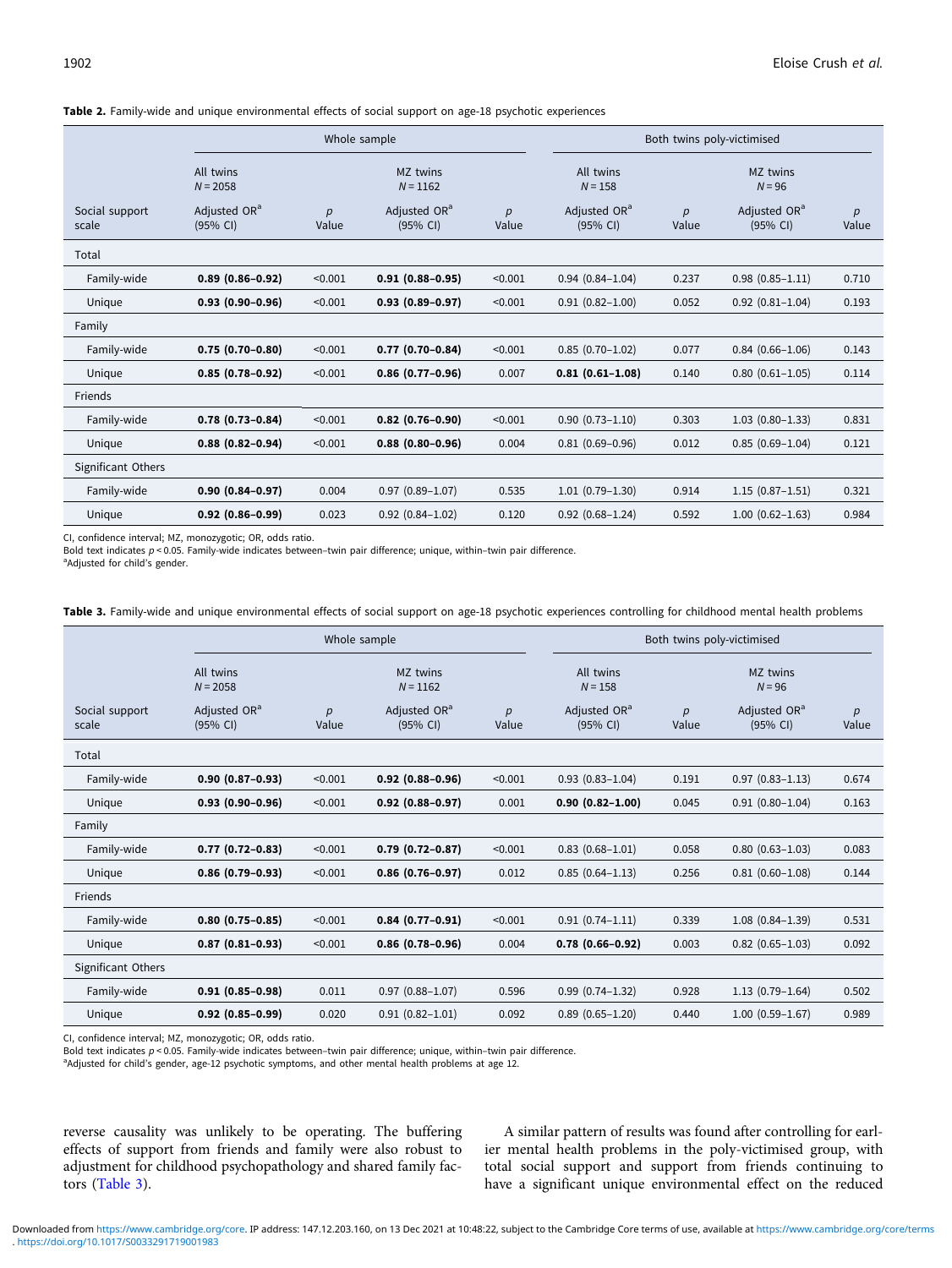likelihood of adolescent psychotic experiences ([Table 3](#page-4-0)). When restricting analyses to MZ twins, only non-significant trends were found ([Table 3\)](#page-4-0) but again this was probably due to the small number in this high-risk sub-group  $(N = 96)$ .

#### **Discussion**

This is the first study to consider whether social support has an environmentally-mediated effect on psychotic phenomena amongst adolescents in the general population and amongst those at high risk by virtue of having been exposed to polyvictimisation. Our findings indicate a unique environmental buffering effect of higher perceived social support on psychotic phenomena amongst our general population sample. Whilst it is important to note that effects sizes were relatively modest in size, these effects were apparent in relation to overall social support and also separately for social support from friends and family. These results held after accounting for shared family-wide environmental and genetic influences as well as for earlier psychopathology thus limiting these potentially confounding effects and reverse causality explanations. We also found evidence for a direct environmentally-mediated protective effect of perceived social support on adolescent psychotic experiences even within the high-risk poly-victimised group. Collectively, these findings provide initial evidence for a possible causal association between higher perceived social support and the reduced likelihood of adolescent psychotic experiences and therefore add weight to the importance of social support as a potential candidate for preventive interventions focused upon adolescent psychotic phenomena.

No prior research has addressed this particular question and thus it is not possible to draw comparisons directly with previous research. Nonetheless, one study conducted in adults diagnosed with psychotic disorders reported a similar buffering effect of social support following exposure to specific types of childhood victimisation (Gayer-Anderson et al., [2015\)](#page-6-0). Moreover, in this cohort we have previously reported that warm parent-child relationships had an environmentally mediated protective effect on children's behavioural adjustment following bullying victimisation (Bowes et al., [2010\)](#page-6-0). Although these findings relate to a different type of psychopathology, they suggest that supportive relationships may promote resilience to a range of mental health outcomes following victimisation exposure in childhood. Given the paucity of research in this area, more studies are needed and our findings require replication in other large population-based cohorts.

Overall our findings have practical implications as they suggest that early prevention efforts focusing upon improving perceived social support – through greater availability of supportive figures or enhancing perceptions of existing social support, could be effective in protecting against the development of psychotic phenomena in adolescence. Interventions aimed at improving social support from family and peers have previously been found to be effective amongst individuals who already have psychosis (Pilling et al., [2002;](#page-7-0) Norman et al., [2005](#page-7-0); Castelein et al., [2008\)](#page-6-0). Whilst family interventions have been most widely applied, recently there has been increased support for the use of peer inter-ventions (Harrop et al., [2015](#page-6-0); Morin et al., [2017\)](#page-7-0) which our findings also indicate might be helpful. Given resources for interventions are limited, it is possible that internet-based peer support networks could represent a promising solution (Álvarez-Jiménez et al., [2012;](#page-6-0) Naslund et al., [2016\)](#page-7-0). Our findings support targeting perceptions of social support amongst

adolescents exposed to poly-victimisation. This is practically relevant for clinicians given it has been suggested that individuals exposed to complex trauma may need specific types of treatment or interventions compared to those not exposed (Cook et al., [2005](#page-6-0)).

There are several mechanisms through which social support may exert protective influences in relation to psychotic experiences in both the general population and amongst poly-victimised individuals. For instance, it is possible that social support may facilitate stress reduction (Cohen and Wills, [1985\)](#page-6-0), improve selfesteem (Dumont and Provost, [1999;](#page-6-0) Turner et al., [2015](#page-7-0)), and may also reduce feelings of loneliness (Sündermann et al., [2014](#page-7-0)), which have all been implicated in the development of psychotic phenomena (Corcoran et al., [2003;](#page-6-0) Smith et al., [2006](#page-7-0); Pruessner et al., [2011;](#page-7-0) Lim et al., [2018\)](#page-7-0).

# Limitations

Some limitations warrant consideration. Firstly, both social support and psychotic experiences were measured at age 18 which has implications for interpreting the directionality of the association between them. We did, however, control for a broad range of earlier mental health problems at age 12, including age-12 psychotic symptoms, to account for this as far as possible and are thus able to largely rule out reverse causality. Research around the consistency of social support during adolescence has not suggested any fundamental shifts in total social support levels over time, whilst there are trends for family support being replaced by peer support, relatively stable levels of support appear to be maintained (Levitt et al., [1993](#page-7-0); Cantin and Boivin, [2004](#page-6-0)). Relatedly, as the social support scale used is a subjective measure reflecting individuals' perceptions of support from friends, family and significant others, it is possible that adolescents who develop psychotic experiences perceive their social support levels to be lower than they actually are. Therefore, we welcome replication of our findings amongst cohorts with co-informant measures of social support. Additionally, due to the number of poly-victimised adolescents being relatively low  $(N = 334)$ , our ability to detect some associations may have been affected by this. Moreover, we defined poly-victimisation as reported exposure to two or more severe types of victimisation in adolescence which, although it is a commonly used approach, means individuals in this group may have experienced quite different combinations of victimisation. Other approaches, such as latent class analysis, have been used to create more homogeneous groupings of victimisation types (e.g. Ford et al., [2010\)](#page-6-0), and it is possible that utilisation of such methods might have led to different findings. Our analyses thus warrant replication in even larger twin cohorts and with different methods of conceptualising poly-victimisation. Finally, our measure of psychotic experiences was a self-report measure and it is possible that it captured some genuine experiences (e.g. being followed by someone), as well as psychotic phenomena (e.g. being followed by a fictional character). Nonetheless, we have previously shown that higher levels of social support were associated with a reduced likelihood of clinically-verified adolescent psychotic symptoms (Crush et al., [2018](#page-6-0)a), indicating that this is unlikely to have substantially affected our findings.

# Conclusion

The association between greater perceived social support and a reduced likelihood of psychotic experiences in adolescence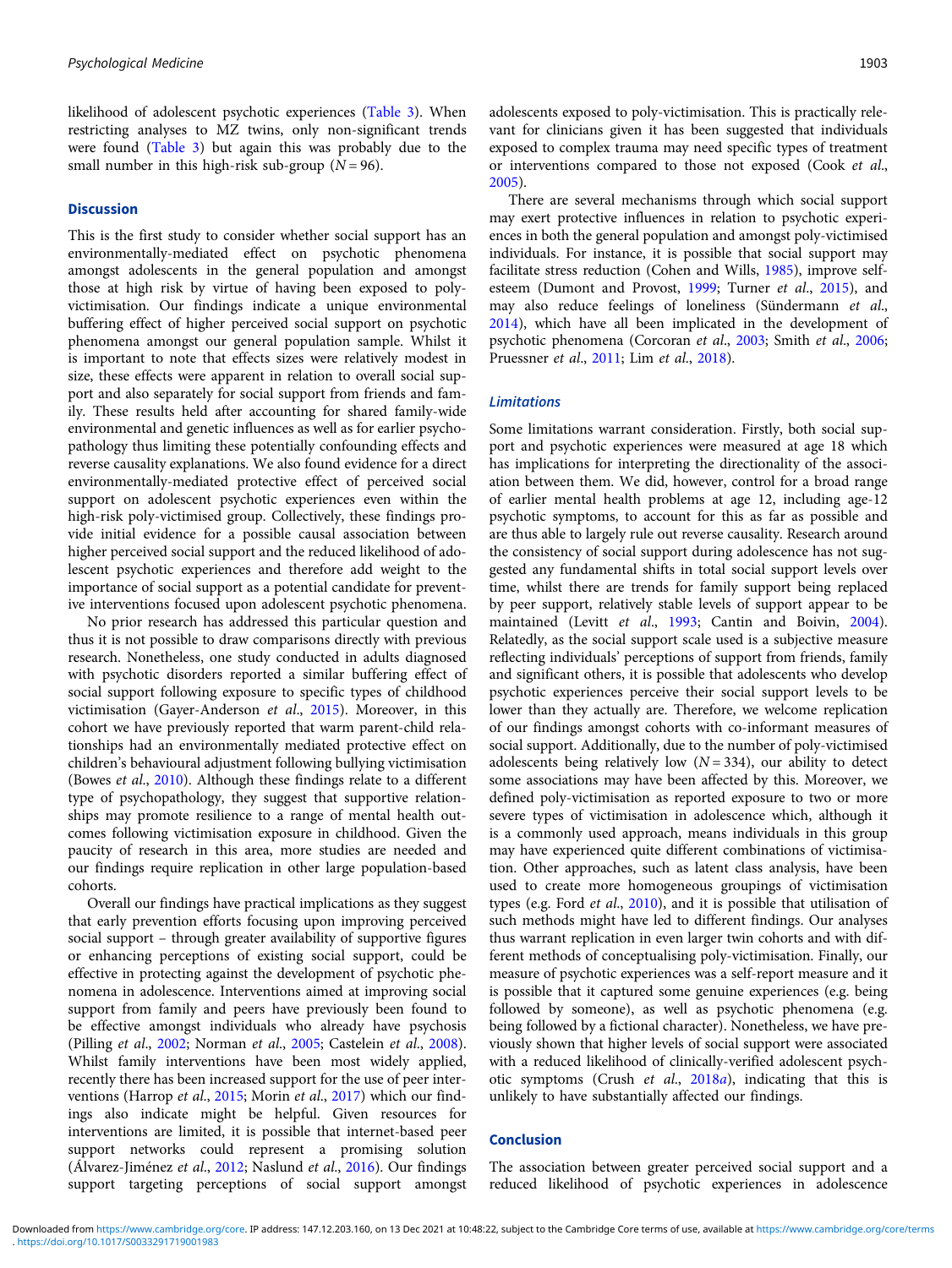<span id="page-6-0"></span>appears to be extremely robust, even in the context of polyvictimisation, as it was not fully accounted for by family-wide environmental or genetic factors nor was there any evidence of reverse causation. These findings suggest that early intervention programmes focused on increasing perceptions of social support, particularly from friends, have the potential to prevent the emergence of psychotic experiences amongst adolescents. Given that there are finite resources for interventions, efforts might be most efficiently targeted at adolescents exposed to multiple forms of victimisation who are at high risk of developing psychotic phenomena.

Supplementary material. The supplementary material for this article can be found at <https://doi.org/10.1017/S0033291719001983>.

Acknowledgements. We are grateful to the study mothers and fathers, the twins, and the twins' teachers for their participation. Our thanks to Terrie E. Moffitt and Avshalom Caspi the founders of the E-Risk Study, CACI, Inc., to Laurie Hannigan for statistical advice, and to members of the E-Risk team for their dedication, hard work and insights.

Financial support. The E-Risk Study is funded by the UK Medical Research Council (G1002190). Additional support was provided by the National Institute of Child Health and Human Development (HD077482); the Jacobs Foundation; the Avielle Foundation; a research grant from the National Society for Prevention of Cruelty to Children (NSPCC) and Economic and Social Research Council (ESRC); a Medical Research Council Studentship to EC; and an MQ Fellows Award (MQ14F40) to HLF. LA is the Mental Health Leadership Fellow for the UK ESRC.

#### Conflict of interest. None.

Ethical standards. The authors assert that all procedures contributing to this work comply with the ethical standards of the relevant national and institutional committees on human experimentation and with the Helsinki Declaration of 1975, as revised in 2008.

#### References

- Álvarez-Jiménez M, Gleeson JF, Bendall S, Lederman R, Wadley G, Killackey E and McGorry PD (2012) Internet-based interventions for psychosis. A sneak-peek into the future. Psychiatric Clinics of North America 35, 735–747.
- Arseneault L, Cannon M, Fisher HL, Polanczyk G, Moffitt TE and Caspi A (2011) Childhood trauma and children's emerging psychotic symptoms: a genetically sensitive longitudinal cohort study. American Journal of Psychiatry 168, 65–72.
- Blain MD, Thompson JM and Whiffen VE (1993) Attachment and perceived social support in late adolescence. Journal of Adolescent Research 8, 226–241.
- Bowes L, Maughan B, Caspi A, Moffitt TE and Arseneault L (2010) Families promote emotional and behavioural resilience to bullying: evidence of an environmental effect. Journal of Child Psychology & Psychiatry 51, 809-817.
- CACI (2006) ACORN User Guide. London, UK: CACI Information Services. Cantin S and Boivin M (2004) Change and stability in children's social network and self-perceptions during transition from elementary to junior high school. International Journal of Behavioral Development 28, 561–570.
- Carlin JB, Gurrin LC, Sterne JAC, Morley R and Dwyer T (2005) Regression models for twin studies: a critical review. International Journal of Epidemiology 34, 1089–1099.
- Caspi A, Taylor A, Moffitt TE and Plomin R (2000) Neighborhood deprivation affects children's mental health: environmental risks identified in a genetic design. Psychological Science 11, 338–342.
- Castelein S, Bruggeman R, Van Busschbach JT, Van Der Gaag M, Stant AD, Knegtering H and Wiersma D (2008) The effectiveness of peer support groups in psychosis: a randomized controlled trial. Acta Psychiatrica Scandinavica 118, 64–72.
- Claes M (1994) Friendship characteristics of adolescents referred for psychiatric treatment. Journal of Adolescent Research 9, 180–192.
- Cohen S and Wills TA (1985) Stress, social support, and the buffering hypothesis. Psychological Bulletin 98, 310–357.
- Cook A, Spinazzola J, Ford J, Lanktree C, Blaustein M, Cloitre M, DeRosa R, Hubbard R, Kagan R, Liautaud J, Mallah K, Olafson E and van der Kolk B (2005) Complex trauma in children and adolescents. Psychiatric Annals 35, 390–398.
- Corcoran C, Walker E, Huot R, Mittal V, Tessner K, Kestler L and Malaspina D (2003) The stress cascade and schizophrenia: etiology and onset. Schizophrenia Bulletin 29, 671–692.
- Crush E, Arseneault A, Moffitt TE, Danese A, Caspi A, Jaffee SR, Matthews T and Fisher HL (2018a) Protective factors for psychotic experiences amongst adolescents exposed to multiple forms of victimization. Journal of Psychiatric Research 104, 32–28.
- Crush E, Arseneault A, Jaffee SR, Danese A and Fisher HL (2018b) Protective factors for psychotic symptoms among poly-victimized children. Schizophrenia Bulletin 44, 691–700.
- Dumont M and Provost MA (1999) Resilience in adolescents: protective role of social support, coping strategies, self-esteem, and social activities on experience of stress and depression. Journal of Youth and Adolescence 28, 343–363.
- Finkelhor D, Hamby SL, Turner H and Ormod R (2011) The Juvenile Victimization Questionnaire: 2nd Revision (JVQ-R2). Durham, NH: Crimes Against Children Research Center.
- Fisher HL, Caspi A, Poulton R, Meier MH, Harrington H, Arseneault L and Moffitt TE (2013) Specificity of childhood psychotic symptoms for predicting schizophrenia by 38 years of age: a birth cohort study. Psychological Medicine 43, 2077–2086.
- Fisher HL, Caspi A, Moffitt TE, Wertz J, Gray R, Newbury J, Ambler A, Zavos H, Danese A, Mill J, Odgers CL, Pariante C, Wong CC and Arseneault L (2015) Measuring adolescents' exposure to victimization: the Environmental Risk (E-Risk) Longitudinal Twin Study. Development and Psychopathology 27, 1399–1416.
- Ford JD, Elhai JD, Connor DF and Frueh BC (2010) Poly-victimization and risk of posttraumatic, depressive, and substance use disorders and involvement in delinquency in a national sample of adolescents. Journal of Adolescent Health 46, 545–552.
- Gayer-Anderson C and Morgan C (2013) Social networks, support and early psychosis: a systematic review. Epidemiology and Psychiatric Sciences 22, 131–146.
- Gayer-Anderson C, Fisher HL, Fearon P, Hutchinson G, Morgan K, Dazzan P, Boydell J, Doody GA, Jones PB, Murray RM, Craig TK and Morgan C (2015) Gender differences in the association between childhood physical and sexual abuse, social support and psychosis. Social Psychiatry and Psychiatric Epidemiology 50, 1489–1500.
- Harrop C, Ellett L, Brand R and Lobban F (2015) Friends interventions in psychosis: a narrative review and call to action. Early Intervention in Psychiatry 9, 269–278.
- Janssen I, Krabbendam L, Bak M, Hanssen M, Vollebergh W, de Graaf R and van Os J (2004) Childhood abuse as a risk factor for psychotic experiences. Acta Psychiatrica Scandinavica 109, 38–45.
- Kelleher I, Connor D, Clarke MC, Devlin N, Harley M and Cannon M (2012a) Prevalence of psychotic symptoms in childhood and adolescence: a systematic review and meta-analysis of population-based studies. Psychological Medicine 42, 1857–1863.
- Kelleher I, Lynch F, Harley M, Molloy C, Roddy S, Fitzpatrick C and Cannon M (2012b) Psychotic symptoms in adolescence index risk for suicidal behavior: findings from 2 population-based case-control clinical interview studies. Archives of General Psychiatry 69, 1277–1283.
- Kelleher I, Keeley H, Corcoran P, Lynch F, Fitzpatrick C, Devlin N, Molloy C, Roddy S, Clarke MC, Harley M, Arseneault L, Wasserman C, Carli V, Sarchiapone M, Hoven C, Wasserman D and Cannon M (2012c) Clinicopathological significance of psychotic experiences in non-psychotic young people: evidence from four population-based studies. British Journal of Psychiatry 201, 26–32.
- Kelleher I, Wigman JTW, Harley M, O'Hanlon E, Coughlan H, Rawdon C, Murphy J, Power E, Higgins NM and Cannon M (2015) Psychotic experiences in the population: association with functioning and mental distress. Schizophrenia Research 165, 9–14.